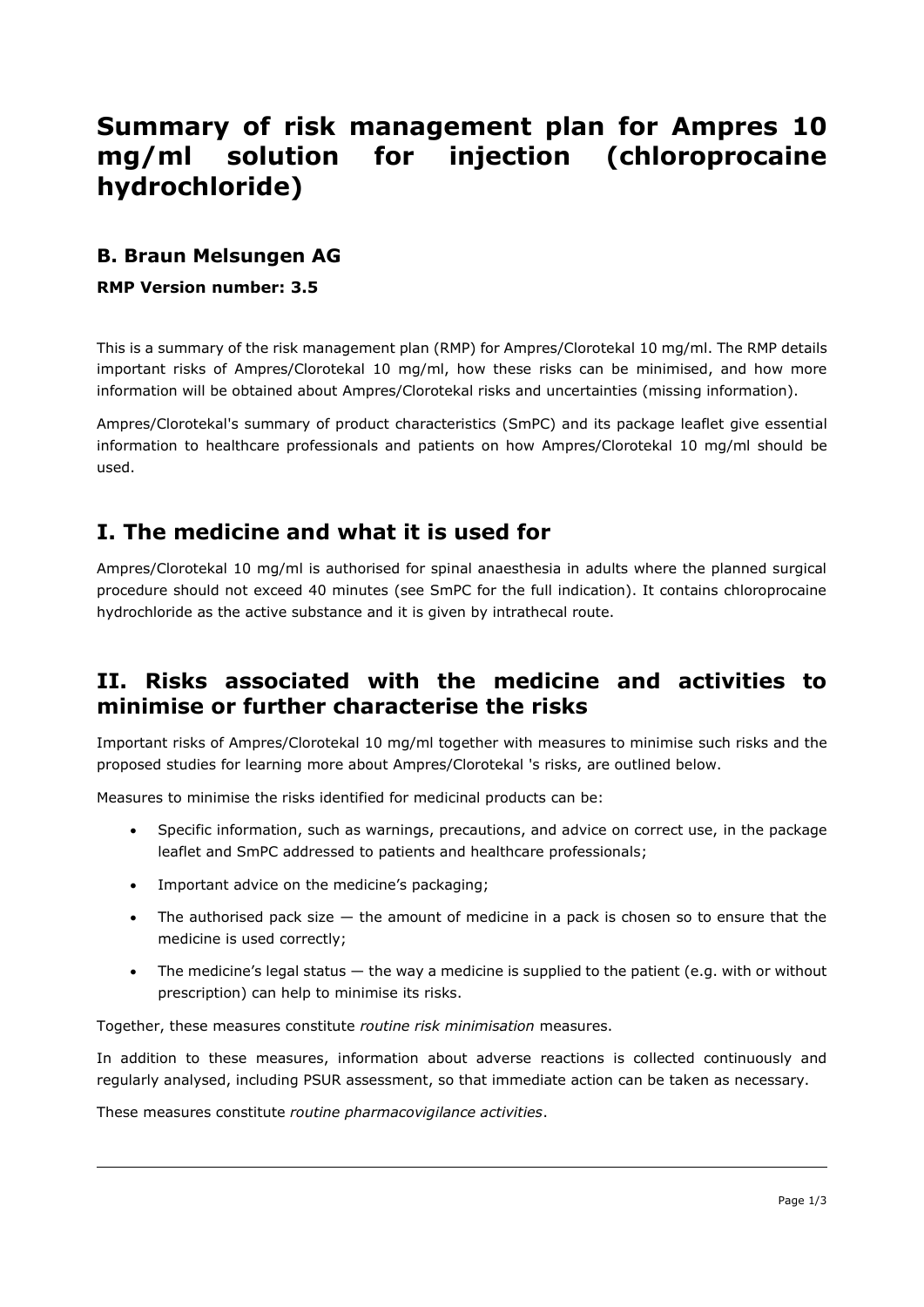## *II.A List of important risks and missing information*

Important risks of Ampres/Clorotekal 10 mg/ml are risks that need special risk management activities to further investigate or minimise the risk, so that the medicinal product can be safely administered.

Important risks can be regarded as identified or potential. Identified risks are concerns for which there is sufficient proof of a link with the use of Ampres/Clorotekal 10 mg/ml. Potential risks are concerns for which an association with the use of this medicine is possible based on available data, but this association has not been established yet and needs further evaluation. Missing information refers to information on the safety of the medicinal product that is currently missing and needs to be collected (e.g. on the longterm use of the medicine);

| <b>Summary of safety concerns</b> |                         |
|-----------------------------------|-------------------------|
| <b>Important identified risks</b> | Acute systemic toxicity |
|                                   | High/Total spinal block |
| Important potential risks         | None                    |
| <b>Missing Information</b>        | None                    |

### *II.B Summary of important risks*

| <b>Acute systemic toxicity</b>                   |                                                                                                                                                                                                                                                                                                                                                                                                                   |
|--------------------------------------------------|-------------------------------------------------------------------------------------------------------------------------------------------------------------------------------------------------------------------------------------------------------------------------------------------------------------------------------------------------------------------------------------------------------------------|
| Evidence for linking the risk<br>to the medicine | The risk of systemic toxicity due to an involuntary i.v.<br>injection is inferior than with the other local anaesthetics<br>because plasma esterases hydrolyse chloroprocaine<br>rapidly. The in vitro plasma half-life of chloroprocaine in<br>adults is 21 $\pm$ 2 seconds for males and 25 $\pm$ 1 seconds<br>for females. Chloroprocaine is the elective drug for IVRA<br>(intravenous regional anaesthesia). |
|                                                  | In presence of a cholinesterase deficit, systemic<br>undesirable effects may occur as the half-life of<br>Chloroprocaine is decelerated. In the case of accidental<br>intravenous administration, the toxic effect occurs within<br>minute. The systemic toxicity is potential life<br>1.<br>threatening for the patient.                                                                                         |
| Risk factors and risk groups                     | Patients with genetic deficiency of plasma cholinesterase                                                                                                                                                                                                                                                                                                                                                         |
| Risk minimisation measures                       | Routine risk minimisation measures                                                                                                                                                                                                                                                                                                                                                                                |
|                                                  | SmPC Section 4.2, 4.4, 4.8 and 4.9<br>SmPC Section 4.2 where advice is given on how to<br>correctly administer chloroprocaine and avoid risk of<br>acute systemic toxicity.<br>SmPC Section 4.4 and Section 4.9 where the advice is<br>given on how manage symptoms of acute toxicity<br>following inadvertent intravascular injection                                                                            |